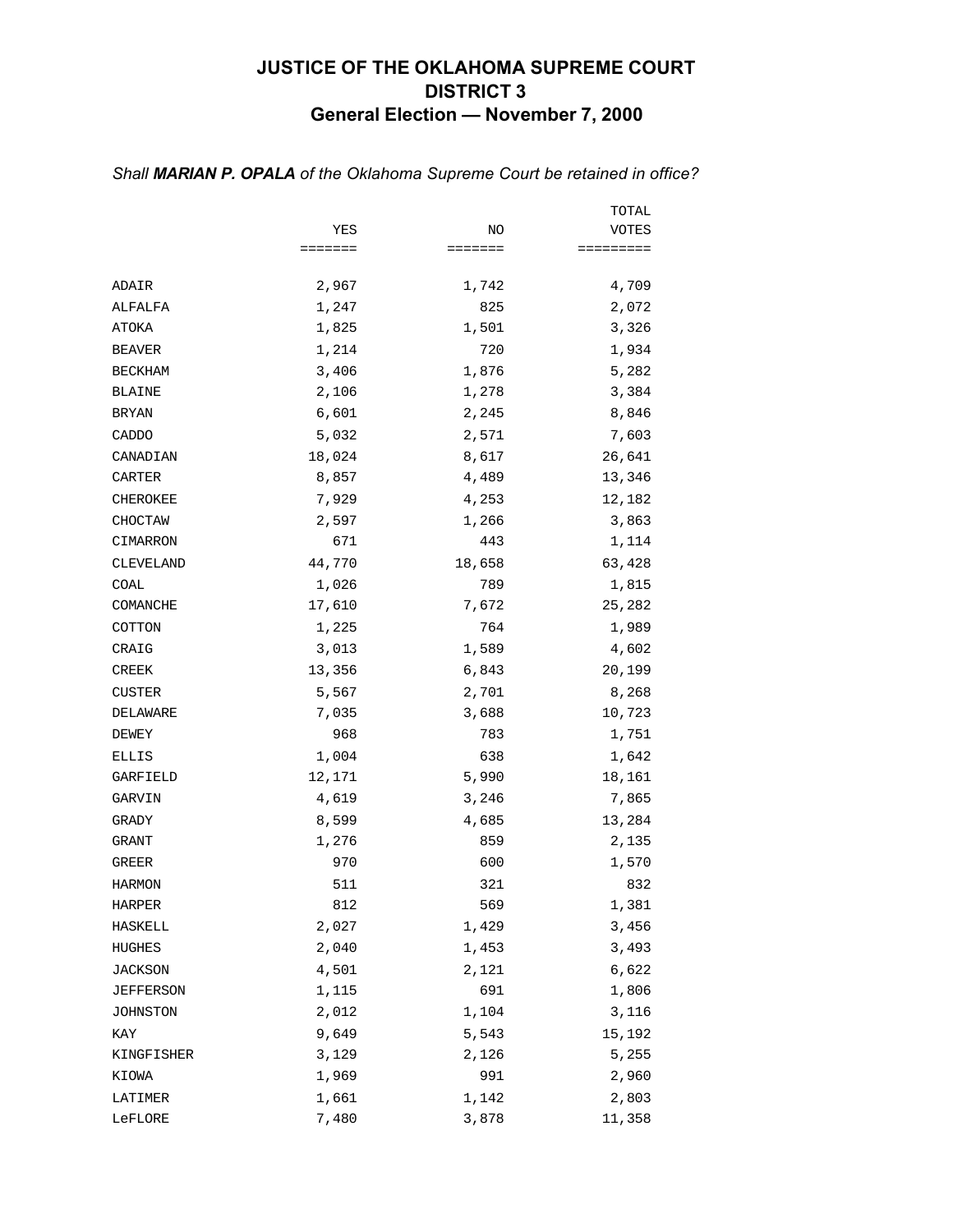### **JUSTICE OF THE OKLAHOMA SUPREME COURT DISTRICT 3 (continued)**

#### TOTAL YES NO VOTES ======= ======= ========= LINCOLN 5,917 3,926 9,843 LOGAN 7,262 3,724 10,986  $L$ OVE 2,489 McCLAIN 5,400 3,316 8,716 McCURTAIN 4,760 2,867 7,627 McINTOSH 3,658 2,409 6,067 MAJOR 1,732 1,105 2,837 MARSHALL 2,536 1,195 3,731 MAYES 2001 11,747 7,319 4,428 11,747 MURRAY 2,347 1,524 3,871 MUSKOGEE 14,231 6,858 21,089 NOBLE 2,530 1,533 4,063 NOWATA 2,042 1,173 3,215 OKFUSKEE 1,684 1,271 2,955 OKLAHOMA 132,001 49,493 181,494 OKMULGEE 6,930 3,892 10,822 OSAGE 8,946 4,508 13,454 OTTAWA 6,153 2,895 9,048 PAWNEE 3,301 1,716 5,017 PAYNE 14,511 6,389 20,900 PITTSBURG 8,348 5,266 13,614 PONTOTOC 6,899 3,528 10,427 POTTAWATOMIE 11,940 6,824 18,764 PUSHMATAHA 2,005 1,218 3,223 ROGER MILLS 765 556 1,321 ROGERS 17,223 7,692 24,915 SEMINOLE 3,974 2,476 6,450 SEQUOYAH 6,031 3,374 9,405 STEPHENS 8,957 5,712 14,669 TEXAS 5,182 1,550 5,182 TILLMAN 1,827 764 2,591 TULSA 132,658 46,140 178,798 WAGONER 12,202 5,873 18,075 WASHINGTON 12,528 4,820 17,348 WASHITA 2,285 1,262 3,547 WOODS 2,386 1,024 3,410 WOODWARD 3,981 2,053 6,034

#### *Shall MARIAN P. OPALA of the Oklahoma Supreme Court be retained in office?*

STATE TOTAL: 695,216 317,818 1,013,034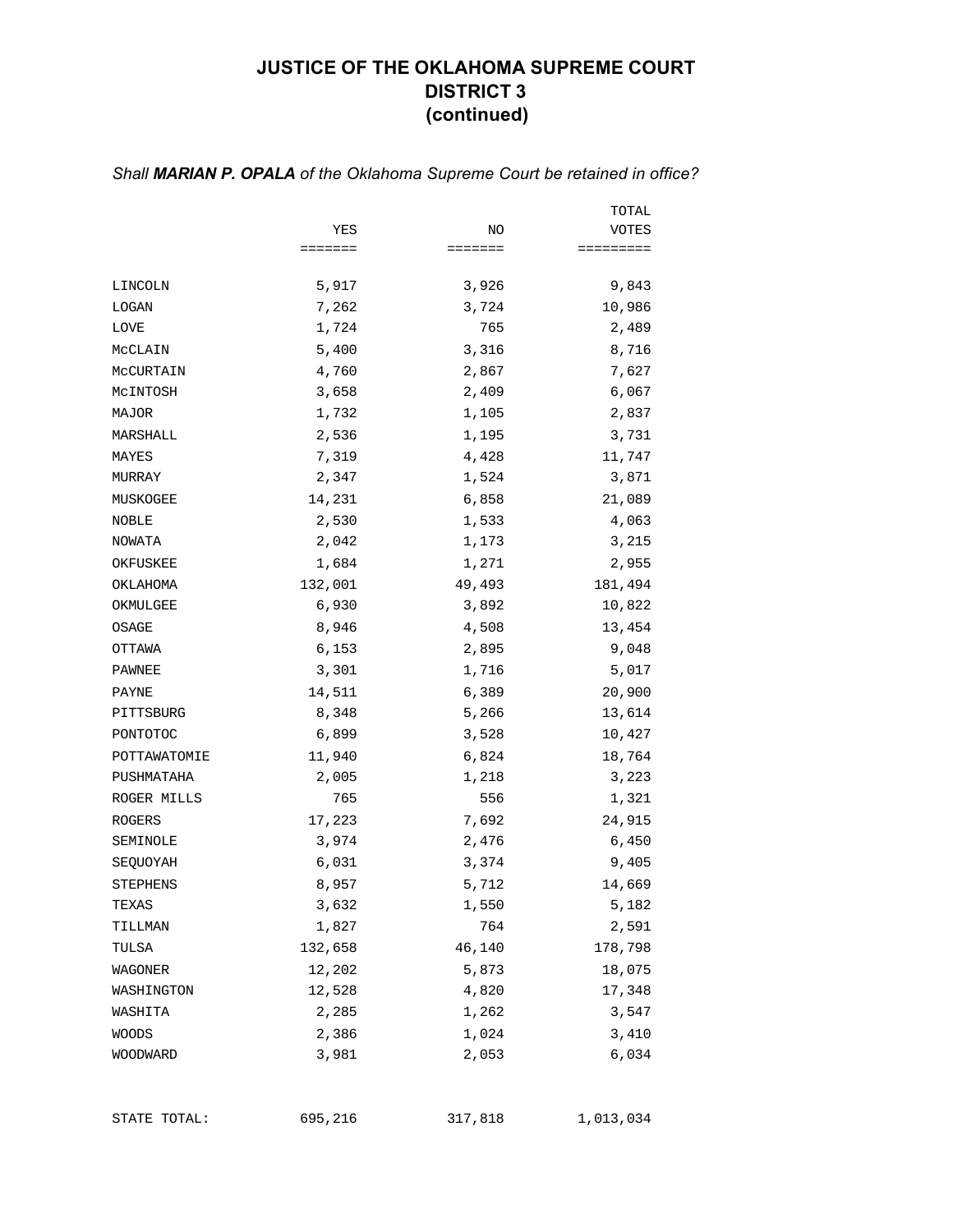## **JUSTICE OF THE OKLAHOMA SUPREME COURT DISTRICT 4 General Election — November 7, 2000**

|                |                 |         | TOTAL               |
|----------------|-----------------|---------|---------------------|
|                | YES             | NO      | VOTES               |
|                | $=$ = = = = = = | ======= | $=$ = = = = = = = = |
| ADAIR          | 2,887           | 1,771   | 4,658               |
| ALFALFA        | 1,220           | 847     | 2,067               |
| ATOKA          | 1,737           | 1,522   | 3,259               |
| <b>BEAVER</b>  | 1,192           | 730     | 1,922               |
| <b>BECKHAM</b> | 3,338           | 1,895   | 5,233               |
| <b>BLAINE</b>  | 2,057           | 1,299   | 3,356               |
| BRYAN          | 6,364           | 2,335   | 8,699               |
| CADDO          | 5,031           | 2,540   | 7,571               |
| CANADIAN       | 17,370          | 8,991   | 26,361              |
| CARTER         | 8,369           | 4,601   | 12,970              |
| CHEROKEE       | 7,738           | 4,377   | 12,115              |
| CHOCTAW        | 2,524           | 1,269   | 3,793               |
| CIMARRON       | 679             | 424     | 1,103               |
| CLEVELAND      | 43,443          | 19,491  | 62,934              |
| COAL           | 1,014           | 782     | 1,796               |
| COMANCHE       | 16,985          | 8,092   | 25,077              |
| COTTON         | 1,148           | 808     | 1,956               |
| CRAIG          | 2,903           | 1,661   | 4,564               |
| <b>CREEK</b>   | 12,944          | 7,114   | 20,058              |
| <b>CUSTER</b>  | 5,892           | 2,478   | 8,370               |
| DELAWARE       | 6,878           | 3,735   | 10,613              |
| DEWEY          | 948             | 793     | 1,741               |
| ELLIS          | 953             | 663     | 1,616               |
| GARFIELD       | 11,969          | 6,072   | 18,041              |
| GARVIN         | 4,455           | 3,317   | 7,772               |
| GRADY          | 8,340           | 4,806   | 13,146              |
| GRANT          | 1,257           | 865     | 2,122               |
| <b>GREER</b>   | 946             | 607     | 1,553               |
| <b>HARMON</b>  | 489             | 332     | 821                 |
| HARPER         | 794             | 576     | 1,370               |
| HASKELL        | 1,955           | 1,458   | 3,413               |
| HUGHES         | 1,970           | 1,464   | 3,434               |
| <b>JACKSON</b> | 4,407           | 2,159   | 6,566               |
| JEFFERSON      | 1,084           | 696     | 1,780               |
| JOHNSTON       | 1,937           | 1,135   | 3,072               |
| KAY            | 9,449           | 5,631   | 15,080              |
| KINGFISHER     | 2,956           | 2,253   | 5,209               |
| KIOWA          | 1,954           | 1,000   | 2,954               |
| LATIMER        | 1,578           | 1,188   | 2,766               |
| LeFLORE        | 7,139           | 4,006   | 11,145              |

### *Shall YVONNE KAUGER of the Oklahoma Supreme Court be retained in office?*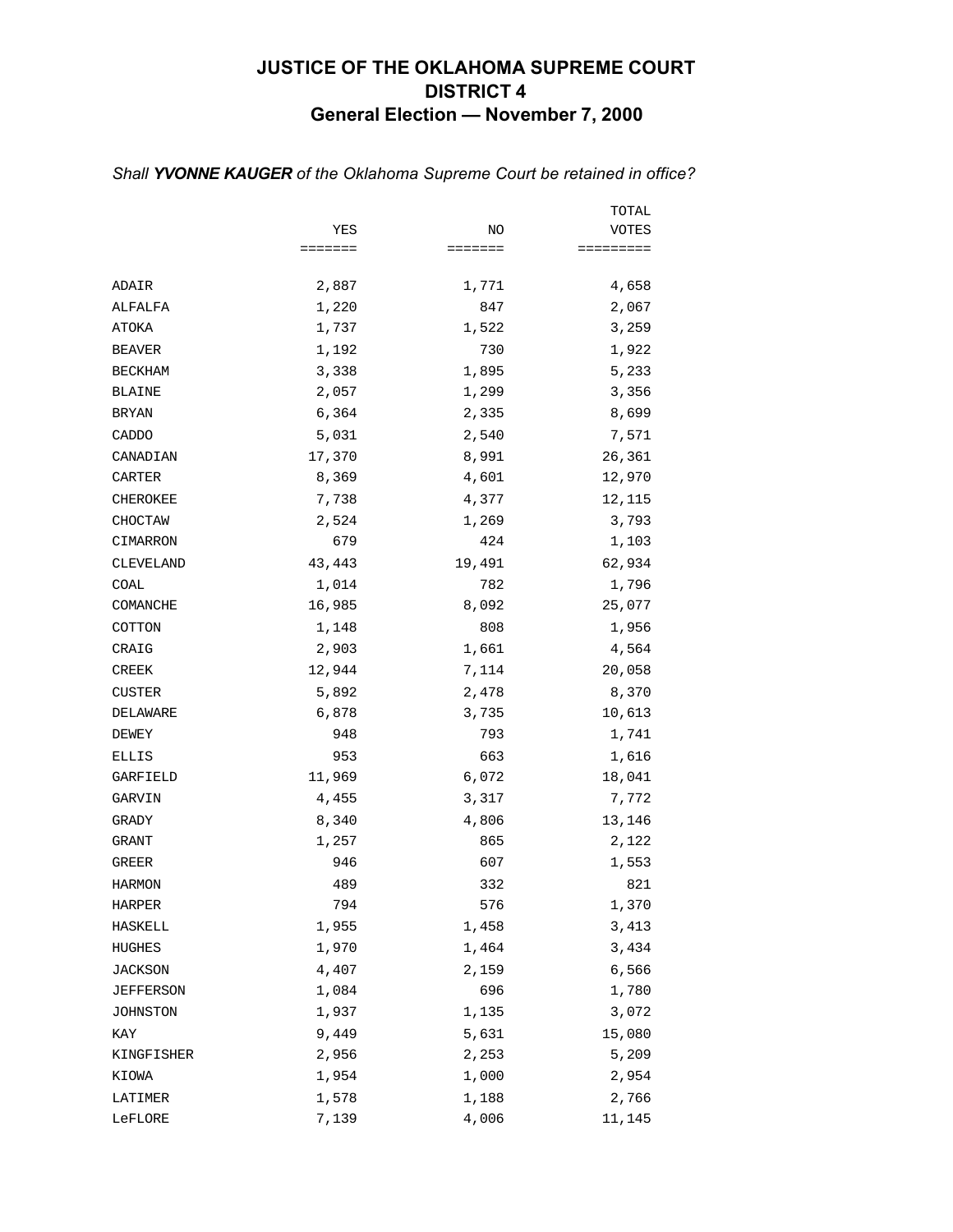# **JUSTICE OF THE OKLAHOMA SUPREME COURT DISTRICT 4 (continued)**

|                 |                 |         | TOTAL     |
|-----------------|-----------------|---------|-----------|
|                 | YES             | NO      | VOTES     |
|                 | $=$ = = = = = = | ======= | ========= |
| LINCOLN         | 5,506           | 4,172   | 9,678     |
| LOGAN           | 6,963           | 3,884   | 10,847    |
| LOVE            | 1,640           | 779     | 2,419     |
| MCCLAIN         | 5,132           | 3,454   | 8,586     |
| MCCURTAIN       | 4,530           | 2,967   | 7,497     |
| MCINTOSH        | 3,535           | 2,434   | 5,969     |
| MAJOR           | 1,706           | 1,112   | 2,818     |
| MARSHALL        | 2,412           | 1,236   | 3,648     |
| MAYES           | 7,087           | 4,564   | 11,651    |
| MURRAY          | 2,259           | 1,552   | 3,811     |
| MUSKOGEE        | 13,938          | 6,967   | 20,905    |
| NOBLE           | 2,477           | 1,549   | 4,026     |
| NOWATA          | 1,996           | 1,189   | 3,185     |
| OKFUSKEE        | 1,573           | 1,319   | 2,892     |
| OKLAHOMA        | 125,834         | 52,257  | 178,091   |
| OKMULGEE        | 6,824           | 3,886   | 10,710    |
| OSAGE           | 8,798           | 4,533   | 13,331    |
| OTTAWA          | 5,993           | 2,938   | 8,931     |
| PAWNEE          | 3,268           | 1,718   | 4,986     |
| PAYNE           | 14,096          | 6,644   | 20,740    |
| PITTSBURG       | 8,136           | 5,292   | 13,428    |
| PONTOTOC        | 6,635           | 3,664   | 10,299    |
| POTTAWATOMIE    | 11,569          | 6,988   | 18,557    |
| PUSHMATAHA      | 1,933           | 1,251   | 3,184     |
| ROGER MILLS     | 765             | 555     | 1,320     |
| ROGERS          | 16,826          | 7,929   | 24,755    |
| SEMINOLE        | 3,808           | 2,526   | 6,334     |
| SEQUOYAH        | 5,794           | 3,476   | 9,270     |
| <b>STEPHENS</b> | 8,725           | 5,849   | 14,574    |
| TEXAS           | 3,552           | 1,596   | 5,148     |
| TILLMAN         | 1,764           | 800     | 2,564     |
| TULSA           | 128,919         | 48,448  | 177,367   |
| WAGONER         | 11,833          | 6,085   | 17,918    |
| WASHINGTON      | 12,227          | 4,996   | 17,223    |
| WASHITA         | 2,626           | 1,081   | 3,707     |
| WOODS           | 2,339           | 1,034   | 3,373     |
| WOODWARD        | 3,962           | 2,033   | 5,995     |

#### *Shall YVONNE KAUGER of the Oklahoma Supreme Court be retained in office?*

STATE TOTAL: 673,273 328,540 1,001,813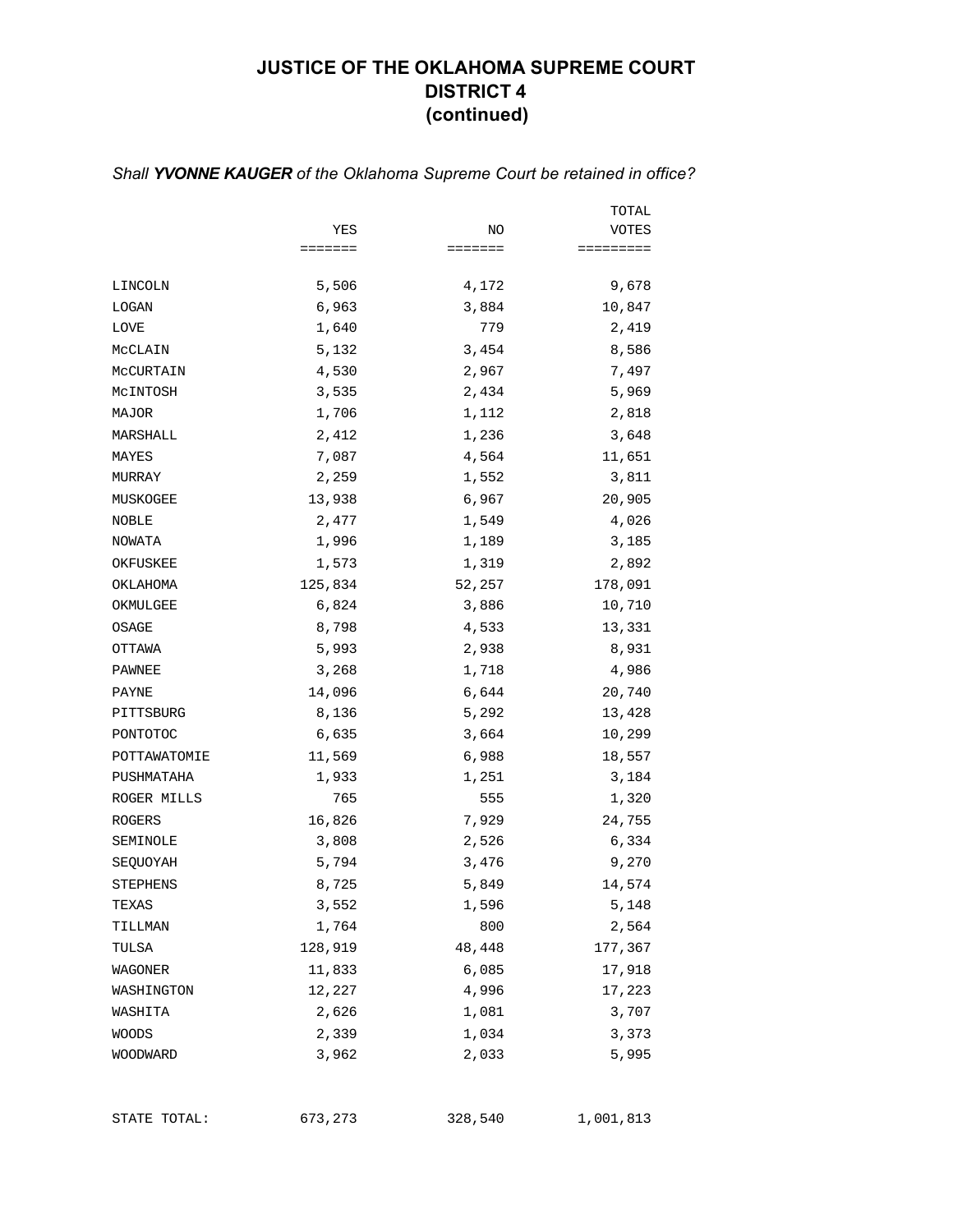## **JUSTICE OF THE OKLAHOMA SUPREME COURT DISTRICT 6 General Election — November 7, 2000**

|                |         |         | TOTAL     |
|----------------|---------|---------|-----------|
|                | YES     | NO      | VOTES     |
|                | ======= | ======= | ========= |
| ADAIR          | 2,903   | 1,705   | 4,608     |
| ALFALFA        | 1,238   | 821     | 2,059     |
| ATOKA          | 1,768   | 1,464   | 3,232     |
| <b>BEAVER</b>  | 1,192   | 715     | 1,907     |
| <b>BECKHAM</b> | 3,343   | 1,864   | 5,207     |
| <b>BLAINE</b>  | 2,027   | 1,319   | 3,346     |
| <b>BRYAN</b>   | 6,367   | 2,246   | 8,613     |
| CADDO          | 4,799   | 2,644   | 7,443     |
| CANADIAN       | 17,455  | 8,713   | 26,168    |
| CARTER         | 8,235   | 4,631   | 12,866    |
| CHEROKEE       | 7,596   | 4,403   | 11,999    |
| CHOCTAW        | 2,505   | 1,235   | 3,740     |
| CIMARRON       | 687     | 417     | 1,104     |
| CLEVELAND      | 43,260  | 19,165  | 62,425    |
| COAL           | 1,001   | 772     | 1,773     |
| COMANCHE       | 17,027  | 7,874   | 24,901    |
| COTTON         | 1,161   | 772     | 1,933     |
| CRAIG          | 2,959   | 1,584   | 4,543     |
| <b>CREEK</b>   | 13,091  | 6,894   | 19,985    |
| <b>CUSTER</b>  | 5,556   | 2,620   | 8,176     |
| DELAWARE       | 6,932   | 3,621   | 10,553    |
| DEWEY          | 960     | 768     | 1,728     |
| ELLIS          | 979     | 629     | 1,608     |
| GARFIELD       | 11,939  | 6,026   | 17,965    |
| GARVIN         | 4,510   | 3,194   | 7,704     |
| GRADY          | 8,363   | 4,681   | 13,044    |
| GRANT          | 1,256   | 859     | 2,115     |
| GREER          | 937     | 601     | 1,538     |
| <b>HARMON</b>  | 483     | 326     | 809       |
| HARPER         | 801     | 561     | 1,362     |
| HASKELL        | 1,967   | 1,406   | 3,373     |
| HUGHES         | 1,943   | 1,474   | 3,417     |
| <b>JACKSON</b> | 4,375   | 2,139   | 6,514     |
| JEFFERSON      | 1,065   | 699     | 1,764     |
| JOHNSTON       | 1,888   | 1,133   | 3,021     |
| KAY            | 9,384   | 5,580   | 14,964    |
| KINGFISHER     | 3,054   | 2,121   | 5,175     |
| KIOWA          | 1,905   | 1,002   | 2,907     |
| LATIMER        | 1,587   | 1,156   | 2,743     |
| LeFLORE        | 7,188   | 3,874   | 11,062    |

#### *Shall DANIEL J. BOUDREAU of the Oklahoma Supreme Court be retained in office?*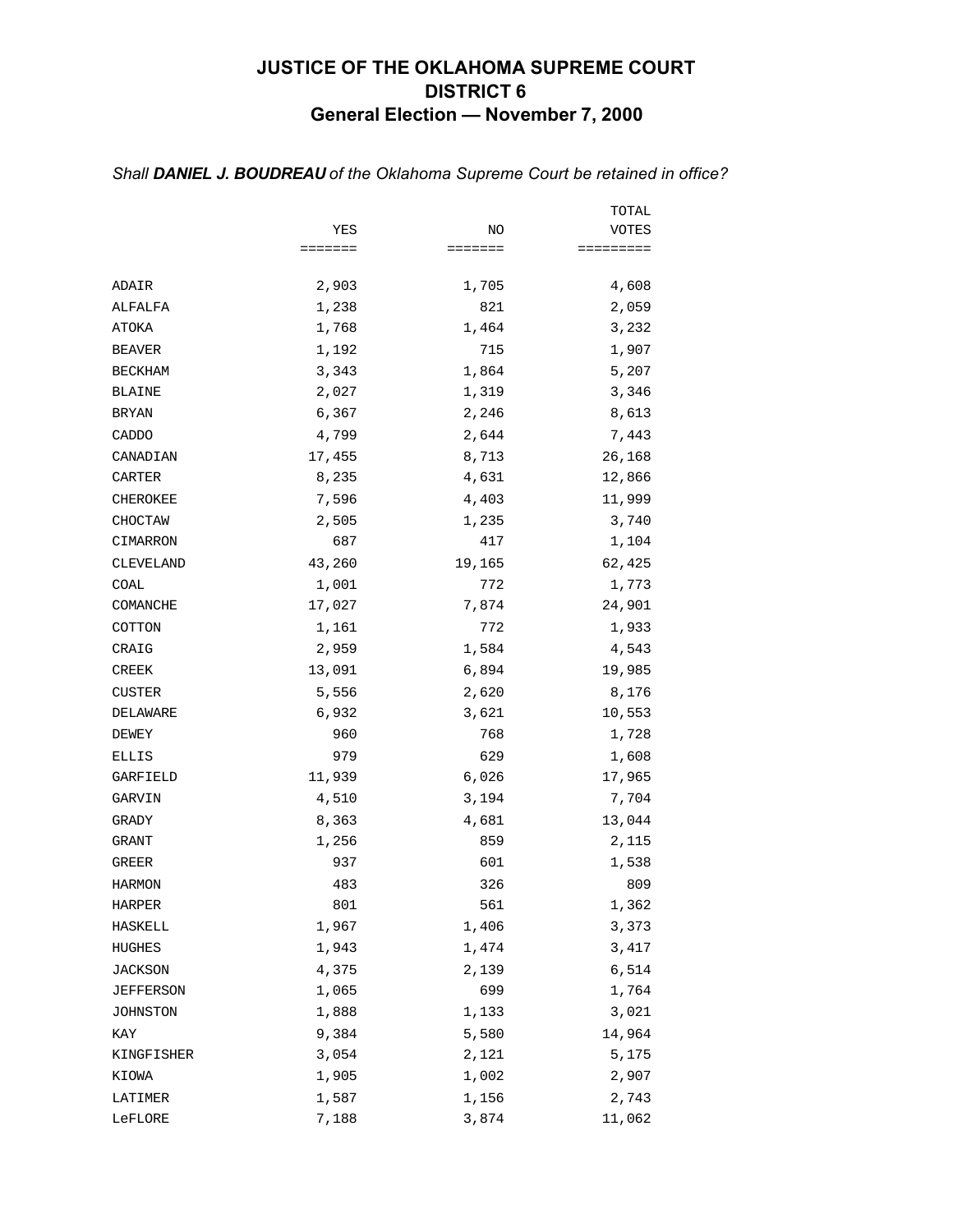# **JUSTICE OF THE OKLAHOMA SUPREME COURT DISTRICT 6 (continued)**

|                 |         |                 | TOTAL     |
|-----------------|---------|-----------------|-----------|
|                 | YES     | NO              | VOTES     |
|                 | ======= | $=$ = = = = = = | ========= |
| LINCOLN         | 5,636   | 3,981           | 9,617     |
| LOGAN           | 6,993   | 3,800           | 10,793    |
| LOVE            | 1,641   | 763             | 2,404     |
| MCCLAIN         | 5,218   | 3,336           | 8,554     |
| MCCURTAIN       | 4,603   | 2,823           | 7,426     |
| MCINTOSH        | 3,516   | 2,430           | 5,946     |
| MAJOR           | 1,708   | 1,095           | 2,803     |
| MARSHALL        | 2,380   | 1,227           | 3,607     |
| MAYES           | 7,133   | 4,451           | 11,584    |
| MURRAY          | 2,230   | 1,532           | 3,762     |
| MUSKOGEE        | 13,823  | 6,915           | 20,738    |
| NOBLE           | 2,462   | 1,543           | 4,005     |
| NOWATA          | 2,006   | 1,149           | 3,155     |
| OKFUSKEE        | 1,599   | 1,272           | 2,871     |
| OKLAHOMA        | 124,905 | 51,273          | 176,178   |
| OKMULGEE        | 6,759   | 3,880           | 10,639    |
| OSAGE           | 8,793   | 4,482           | 13,275    |
| OTTAWA          | 5,981   | 2,890           | 8,871     |
| PAWNEE          | 3,251   | 1,710           | 4,961     |
| PAYNE           | 14,093  | 6,529           | 20,622    |
| PITTSBURG       | 8,158   | 5,199           | 13,357    |
| PONTOTOC        | 6,634   | 3,582           | 10,216    |
| POTTAWATOMIE    | 11,573  | 6,867           | 18,440    |
| PUSHMATAHA      | 1,967   | 1,176           | 3,143     |
| ROGER MILLS     | 766     | 545             | 1,311     |
| ROGERS          | 17,055  | 7,621           | 24,676    |
| SEMINOLE        | 3,791   | 2,494           | 6,285     |
| SEQUOYAH        | 5,913   | 3,314           | 9,227     |
| <b>STEPHENS</b> | 8,728   | 5,752           | 14,480    |
| TEXAS           | 3,548   | 1,570           | 5,118     |
| TILLMAN         | 1,767   | 782             | 2,549     |
| TULSA           | 131,251 | 45,488          | 176,739   |
| WAGONER         | 12,066  | 5,804           | 17,870    |
| WASHINGTON      | 12,294  | 4,855           | 17,149    |
| WASHITA         | 2,231   | 1,241           | 3,472     |
| <b>WOODS</b>    | 2,355   | 1,026           | 3,381     |
| WOODWARD        | 3,889   | 2,076           | 5,965     |
|                 |         |                 |           |

#### *Shall DANIEL J. BOUDREAU of the Oklahoma Supreme Court be retained in office?*

STATE TOTAL: 674,402 320,181 994,583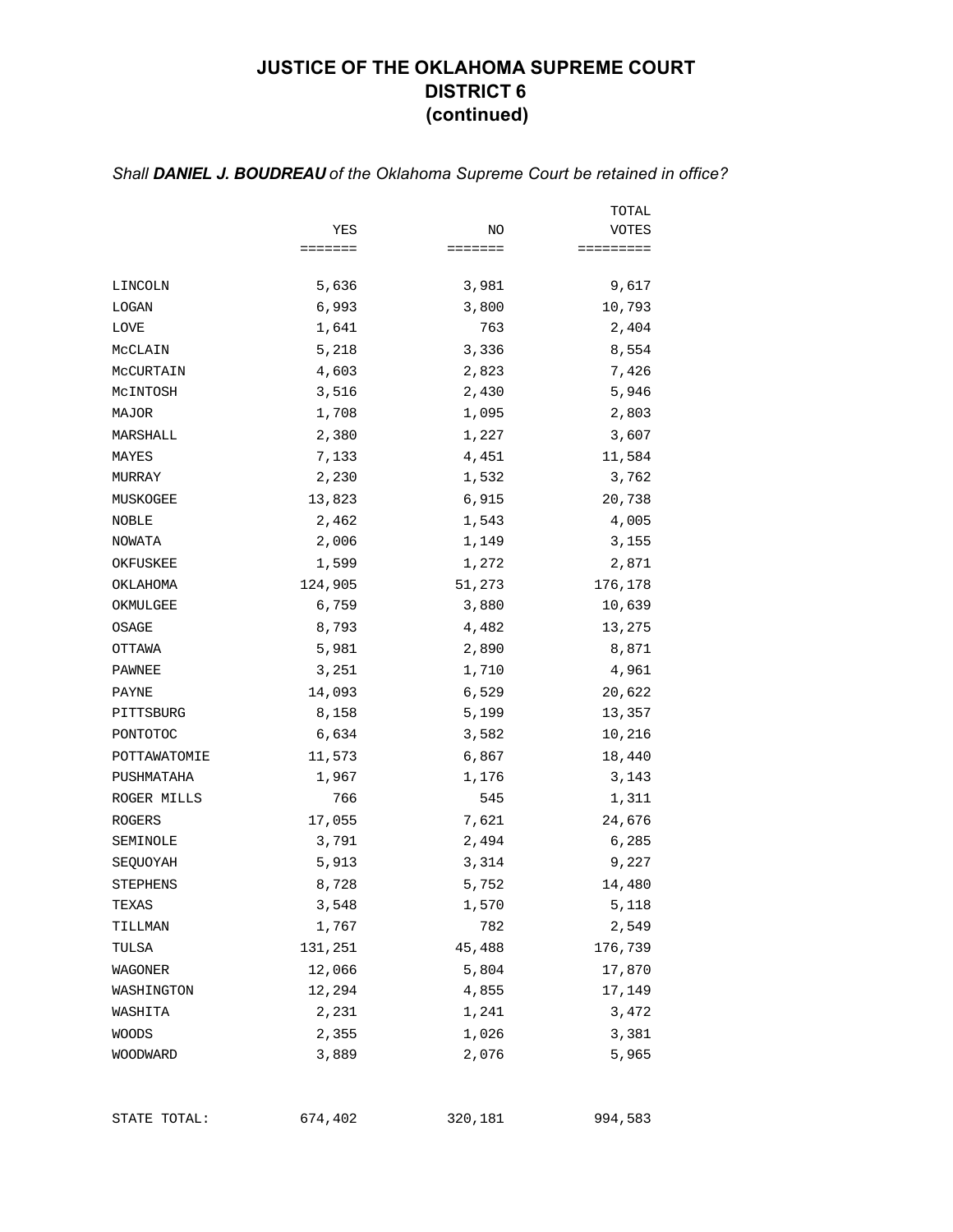## **JUSTICE OF THE OKLAHOMA SUPREME COURT DISTRICT 7 General Election — November 7, 2000**

|                  |         |         | TOTAL     |
|------------------|---------|---------|-----------|
|                  | YES     | NO      | VOTES     |
|                  | ======= | ======= | ========= |
| ADAIR            | 2,934   | 1,691   | 4,625     |
| ALFALFA          | 1,232   | 820     | 2,052     |
| ATOKA            | 1,814   | 1,416   | 3,230     |
| <b>BEAVER</b>    | 1,208   | 701     | 1,909     |
| <b>BECKHAM</b>   | 3,321   | 1,847   | 5,168     |
| <b>BLAINE</b>    | 2,016   | 1,300   | 3,316     |
| <b>BRYAN</b>     | 6,379   | 2,230   | 8,609     |
| CADDO            | 4,783   | 2,647   | 7,430     |
| CANADIAN         | 17,263  | 8,820   | 26,083    |
| CARTER           | 8,325   | 4,529   | 12,854    |
| CHEROKEE         | 7,704   | 4,313   | 12,017    |
| CHOCTAW          | 2,507   | 1,235   | 3,742     |
| CIMARRON         | 679     | 415     | 1,094     |
| CLEVELAND        | 42,985  | 19,322  | 62,307    |
| COAL             | 1,003   | 767     | 1,770     |
| COMANCHE         | 16,796  | 8,064   | 24,860    |
| COTTON           | 1,153   | 787     | 1,940     |
| CRAIG            | 2,940   | 1,591   | 4,531     |
| CREEK            | 12,970  | 6,955   | 19,925    |
| CUSTER           | 5,490   | 2,656   | 8,146     |
| DELAWARE         | 6,946   | 3,589   | 10,535    |
| DEWEY            | 971     | 752     | 1,723     |
| ELLIS            | 971     | 635     | 1,606     |
| GARFIELD         | 11,918  | 6,013   | 17,931    |
| GARVIN           | 4,499   | 3,187   | 7,686     |
| GRADY            | 8,339   | 4,660   | 12,999    |
| GRANT            | 1,271   | 828     | 2,099     |
| GREER            | 939     | 591     | 1,530     |
| <b>HARMON</b>    | 477     | 333     | 810       |
| HARPER           | 800     | 550     | 1,350     |
| HASKELL          | 1,991   | 1,384   | 3,375     |
| HUGHES           | 1,932   | 1,486   | 3,418     |
| <b>JACKSON</b>   | 4,379   | 2,129   | 6,508     |
| <b>JEFFERSON</b> | 1,049   | 703     | 1,752     |
| JOHNSTON         | 1,935   | 1,087   | 3,022     |
| KAY              | 9,367   | 5,555   | 14,922    |
| KINGFISHER       | 2,921   | 2,239   | 5,160     |
| KIOWA            | 1,898   | 976     | 2,874     |
| LATIMER          | 1,565   | 1,168   | 2,733     |
| LeFLORE          | 7,290   | 3,772   | 11,062    |

#### *Shall HARDY SUMMERS of the Oklahoma Supreme Court be retained in office?*